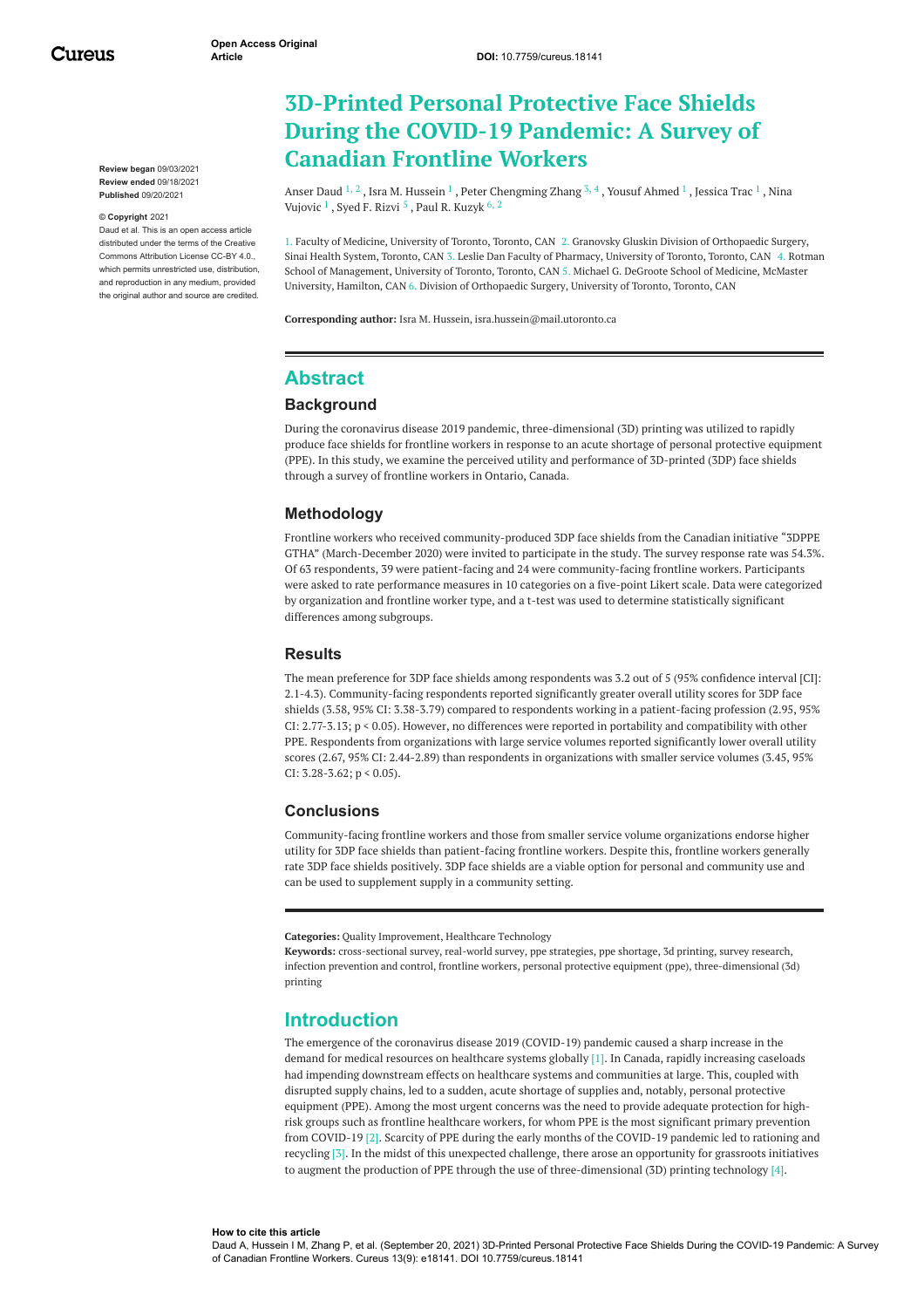3D printing can enable rapid production of lightweight frameworks, such as face shields, ear savers, stethoscopes, and masks, with high levels of precision and design customization [5-7]. With access to opensource data, models that have been tested and approved can be utilized or modified to meet the needs of the users. The most common 3D-printed (3DP) face shield designs are universally sized and consist of two easyto-assemble pieces [8,9]. Within Canada, the 3DPPE GTHA initiative was the largest not-for-profit program supplying over 25,000 3DP face shields to frontline organizations across the province of Ontario [10]. In this study, we examine the perceived utility of the 3DP face shields supplied by this initiative, with a focus on 10 categories, as reported through evaluations from frontline workers who received 3DP face shields. To the best of our knowledge, this study is the largest in the literature examining the perceived utility of 3DP face shields by a broad range of frontline workers and provides future direction for the development, production, and distribution of 3DP PPE.

# **Materials And Methods**

The methodology was informed by the Checklist for Reporting Results of Internet E-Surveys (CHERRIES) guidelines and peer-reviewed guides on the assessment of the quality of online surveys (Appendix A) [11,12]. Ethics approval was obtained from the University of Toronto's Research Ethics Board, Protocol #23085. Participants were informed of the study details, potential risks and benefits, confidentiality information, and their right to withdraw from participation. Written documentation of informed consent was completed by participants through an online form prior to survey completion. Survey responses were deidentified and separated from participant names.

## **Eligibility criteria and recruitment**

Frontline workers who utilized 3DP face shields provided by 3DPPE GTHA for patient care or workplace safety from March to December 2020 were invited by email to participate in the research survey. From a decentralized collection of over 300 contacts, a total of 116 patient-facing and community-facing frontline workers were screened and selected by the study team based on the likelihood of response (i.e., known responders versus central inboxes) and heterogeneity of respondents. Attempts to reach participants were made up to three times.

## **Study design**

Study participants had the opportunity to fill an online survey exploring their evaluation of the efficacy of 3DP face shields (Figures *[1](#page-2-0)*, *[2](#page-2-1)*) compared to conventional face shields (Figure *[3](#page-3-0)*) from December 20, 2021 to March 31, 2021 (Appendix B). The survey collected information about the work setting of respondents, including the type of facility, the number of healthcare workers within the organization, healthcare discipline, and volume of service. Items pertaining to the utility of 3DP face shields were generated by the committee, by the authors. Similar categories were combined and categories deemed irrelevant were dropped in consultation with the senior author (PRK). Survey items included 10 distinct characteristics such as comfort, visibility, durability, and protectiveness, as well as the cumulative assessment of preference for 3DP face shields compared to a conventional face shield (Table *[1](#page-3-1)*, Appendix C). Each item was rated on a Likert scale from 1 (worst) to 5 (best) on the survey scale with an option to answer n/a on any item.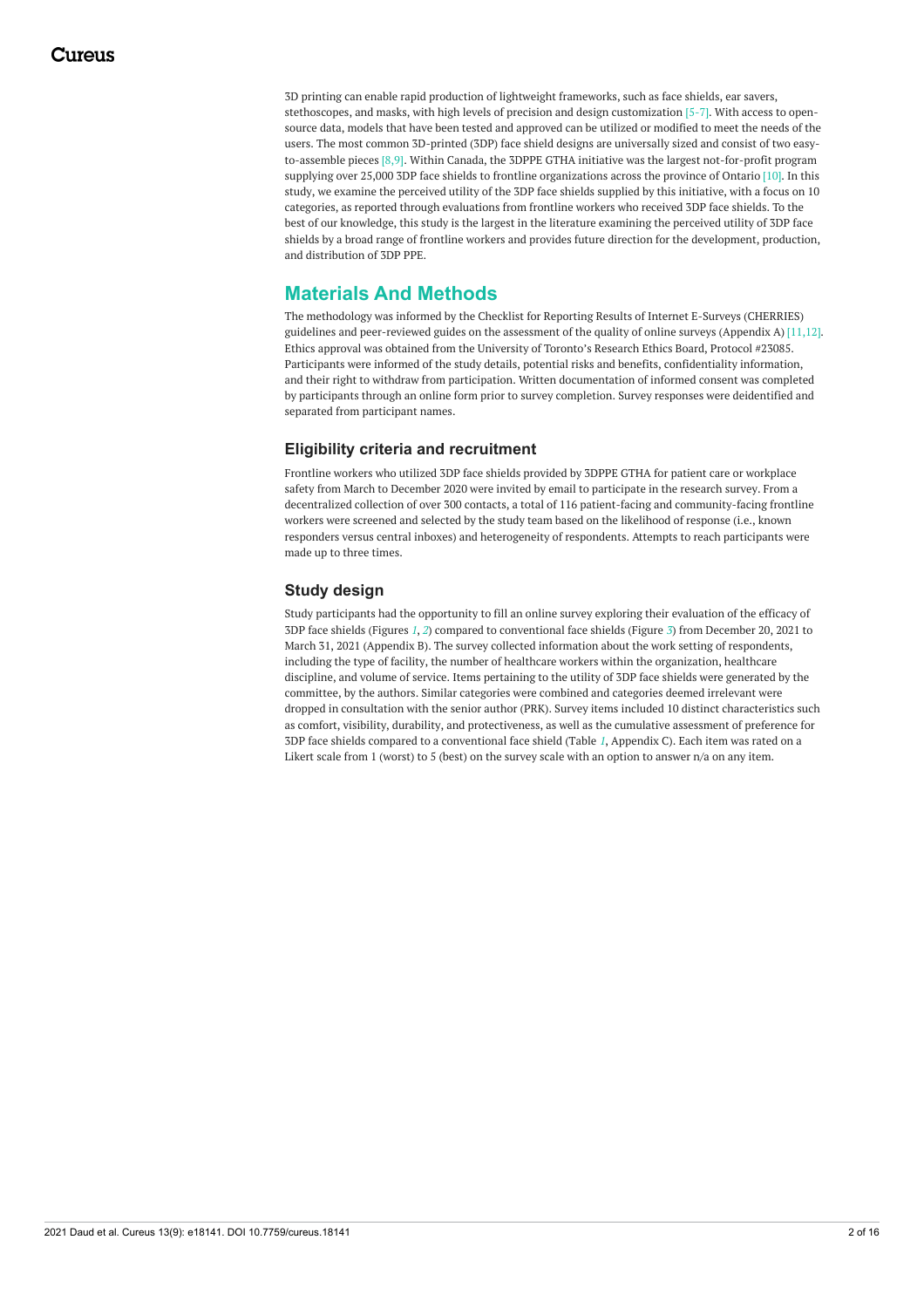<span id="page-2-0"></span>

**FIGURE 1: The 3DP face shield as produced by the 3DPPE GTHA initiative. The face shield, pictured in assembled and unassembled formats, was distributed to nearly 25,000 frontline workers across Canada.**

3DP: 3D printed

3DPPE GTHA: A grassroots, not-for-profit initiative focused on producing and distributing 3D-printed face shields to Canadian healthcare workers.

<span id="page-2-1"></span>

**FIGURE 2: A Canadian frontline healthcare worker wearing a fully assembled 3DP face shield in combination with a face mask.** 3DP: 3D printed

Photo courtesy of Ida Alizadeh and Anser Daud under creative commons license CC BY-NC-ND 4.0.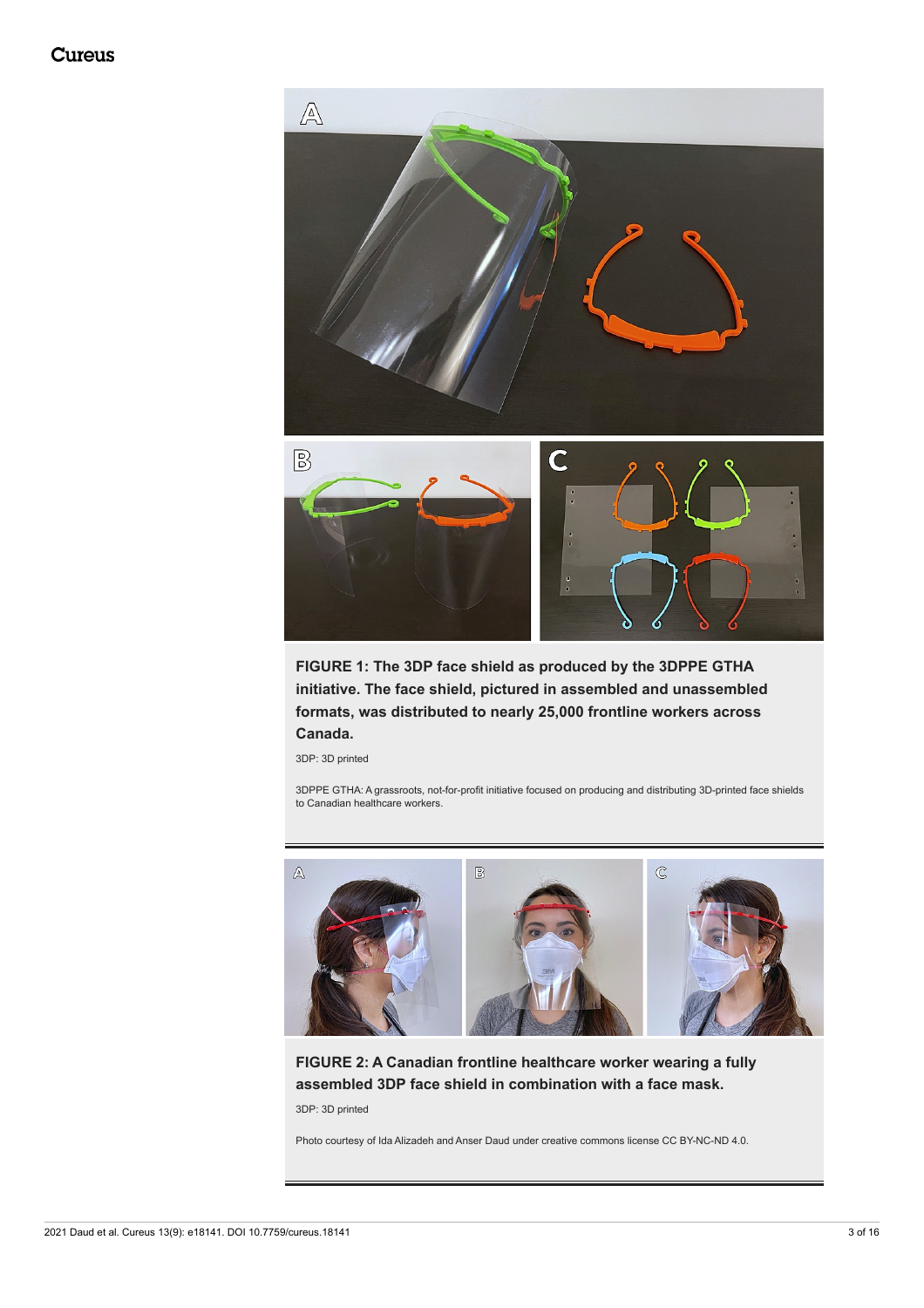<span id="page-3-0"></span>

**FIGURE 3: Multiple views of a "conventional" face shield, as defined by the study authors to survey recipients.**

<span id="page-3-1"></span>

| <b>Survey categories</b>                                                         |  |  |  |  |
|----------------------------------------------------------------------------------|--|--|--|--|
| Comfort                                                                          |  |  |  |  |
| Stability                                                                        |  |  |  |  |
| Visibility                                                                       |  |  |  |  |
| Durability                                                                       |  |  |  |  |
| Protectiveness                                                                   |  |  |  |  |
| Ease of assembly                                                                 |  |  |  |  |
| Portability                                                                      |  |  |  |  |
| Compatibility with other PPE                                                     |  |  |  |  |
| Compatibility with sterile field                                                 |  |  |  |  |
| Ability to communicate                                                           |  |  |  |  |
| Preference (1 = conventional preferred, 3 = equal preference, 5 = 3DP preferred) |  |  |  |  |

### **TABLE 1: Survey categories for the evaluation of 3DP face shields.**

3DP: 3D printed; PPE: personal protective equipment

### **Analysis**

Means and 95% confidence intervals (95% CI) were calculated for each survey category outcome. The anonymized data collected from the survey were categorized by organization type, organization size, and worker type. Subgroups were defined as medical (i.e., patient-care oriented) versus nonmedical (i.e., community) organizations, large (i.e., organizations serving >200 clients/day) versus small organizations, and patient-facing versus community-facing frontline workers. A t-test was conducted to determine statistically significant differences in the subgroup analysis. A p-value of <0.05 was considered statistically significant. All data analysis was carried out using the StatTools software (Version 8.1, New York, United States). Incomplete responses were excluded from the dataset. There were no missing data.

## **Results**

A total of 116 selected frontline workers from the 3DPPE GTHA recipient database were recruited with personalized email invitations to complete the survey. The overall survey response rate was 56.0%. Two incomplete responses (i.e., less than 20% of survey questions answered) were removed from the final analysis, resulting in a total of 63 unique responses to the survey and a final response rate of 54.3%.

### **Demographic characteristics of respondents**

All 63 respondents were grouped into seven major organization types and nine major frontline worker types (Table [2](#page-4-0)). Organizations consisted of hospitals ( $n = 10$ ), food banks ( $n = 7$ ), outpatient medical clinics ( $n = 9$ ), educational or day-care facilities ( $n = 6$ ), dental clinics ( $n = 10$ ), and first responders ( $n = 1$ ). Frontline workers were grouped into medical frontline workers ( $n = 30$ ) and community frontline workers ( $n = 33$ ). Patient-facing frontline workers consisted of medical professionals such as physicians, nurses, pharmacists, dentists, and therapists. Community-facing frontline workers included those working in a community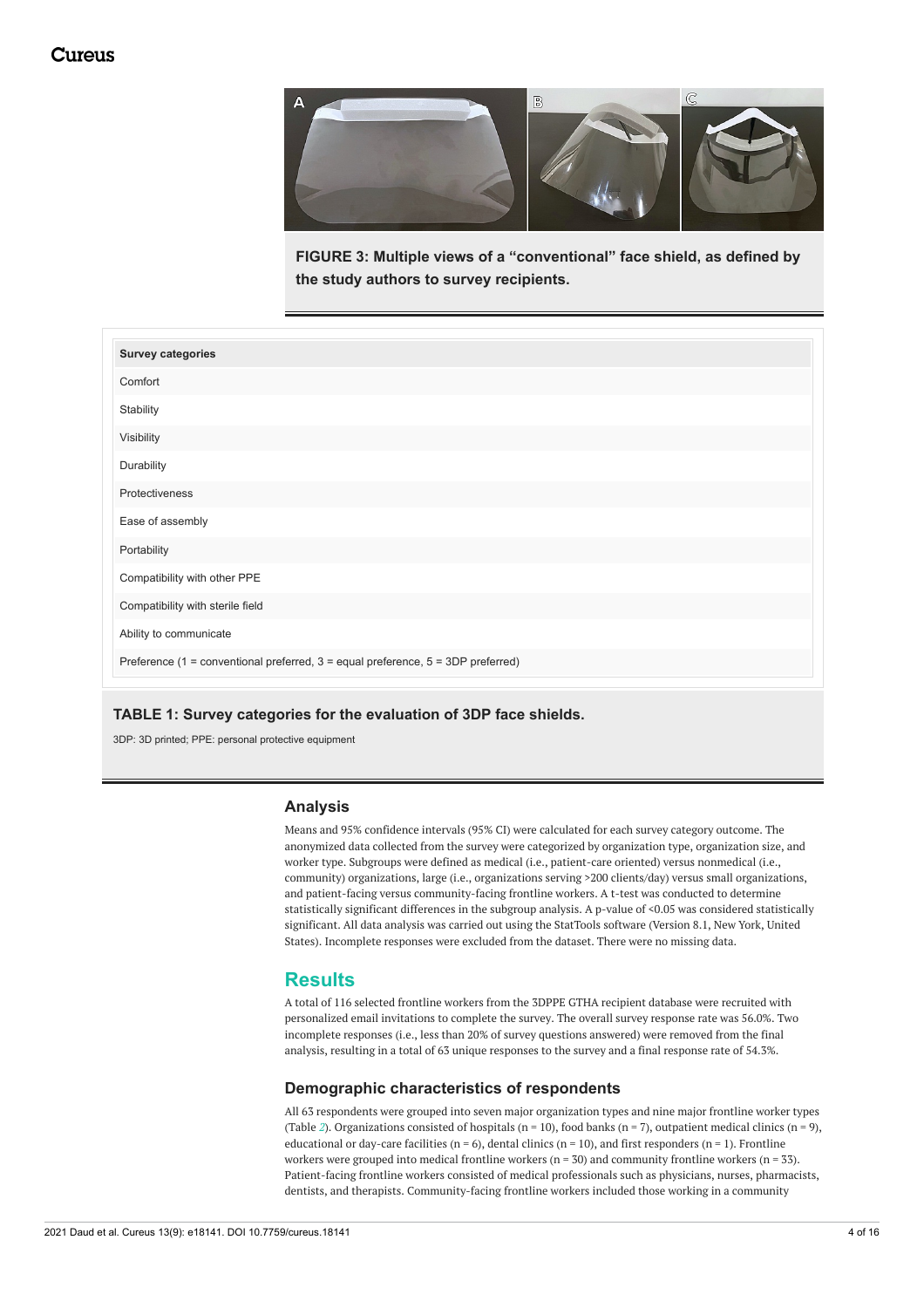service environment not constituting patient care such as food banks, daycares, or shelters. Over half of all organizations (n = 34, 54%) had a client volume of 10 to 50 patients per day, while fewer had volumes of greater than 50 clients per day (n = 21, 33.3%) or less than 10 clients per day (n = 8, 12.7%).

<span id="page-4-0"></span>

| Respondents<br>100.00%<br>63<br><b>Organization types</b><br>Hospital<br>10<br>15.87%<br>$\overline{7}$<br>Foodbank<br>11.11%<br>9<br>Outpatient medical clinic<br>14.29%<br>9.52%<br>Educational or daycare facility<br>6<br>20<br>31.75%<br>Long-term cares<br>Dental clinic<br>10<br>15.87%<br>$\mathbf{1}$<br>1.59%<br>First responders<br>Frontline worker types<br>Physicians<br>9<br>14.29%<br>11<br>17.46%<br><b>Nurses</b> |  |  |  |  |  |
|-------------------------------------------------------------------------------------------------------------------------------------------------------------------------------------------------------------------------------------------------------------------------------------------------------------------------------------------------------------------------------------------------------------------------------------|--|--|--|--|--|
|                                                                                                                                                                                                                                                                                                                                                                                                                                     |  |  |  |  |  |
|                                                                                                                                                                                                                                                                                                                                                                                                                                     |  |  |  |  |  |
|                                                                                                                                                                                                                                                                                                                                                                                                                                     |  |  |  |  |  |
|                                                                                                                                                                                                                                                                                                                                                                                                                                     |  |  |  |  |  |
|                                                                                                                                                                                                                                                                                                                                                                                                                                     |  |  |  |  |  |
|                                                                                                                                                                                                                                                                                                                                                                                                                                     |  |  |  |  |  |
|                                                                                                                                                                                                                                                                                                                                                                                                                                     |  |  |  |  |  |
|                                                                                                                                                                                                                                                                                                                                                                                                                                     |  |  |  |  |  |
|                                                                                                                                                                                                                                                                                                                                                                                                                                     |  |  |  |  |  |
|                                                                                                                                                                                                                                                                                                                                                                                                                                     |  |  |  |  |  |
|                                                                                                                                                                                                                                                                                                                                                                                                                                     |  |  |  |  |  |
|                                                                                                                                                                                                                                                                                                                                                                                                                                     |  |  |  |  |  |
| Foodbank staff<br>6<br>9.52%                                                                                                                                                                                                                                                                                                                                                                                                        |  |  |  |  |  |
| 5<br>Educational<br>7.94%                                                                                                                                                                                                                                                                                                                                                                                                           |  |  |  |  |  |
| 14<br>Long-term care staff<br>22.22%                                                                                                                                                                                                                                                                                                                                                                                                |  |  |  |  |  |
| 10<br>15.87%<br>Dentists                                                                                                                                                                                                                                                                                                                                                                                                            |  |  |  |  |  |
| Pharmacists<br>3<br>4.76%                                                                                                                                                                                                                                                                                                                                                                                                           |  |  |  |  |  |
| Shelter staff<br>6.35%<br>$\overline{4}$                                                                                                                                                                                                                                                                                                                                                                                            |  |  |  |  |  |
| Paramedic<br>1.59%<br>$\mathbf{1}$                                                                                                                                                                                                                                                                                                                                                                                                  |  |  |  |  |  |
| <b>Patient/Client service volumes</b>                                                                                                                                                                                                                                                                                                                                                                                               |  |  |  |  |  |
| 1-10 per day<br>8<br>12.70%                                                                                                                                                                                                                                                                                                                                                                                                         |  |  |  |  |  |
| 10-50 per day<br>34<br>53.97%                                                                                                                                                                                                                                                                                                                                                                                                       |  |  |  |  |  |
| 50-200 per day<br>18<br>28.57%                                                                                                                                                                                                                                                                                                                                                                                                      |  |  |  |  |  |
| 3<br>4.76%<br>200+ per day                                                                                                                                                                                                                                                                                                                                                                                                          |  |  |  |  |  |

**TABLE 2: Demographic characteristics of the respondents.**

## **Mean survey results**

The mean scores of survey respondents for comfort, stability, visibility, durability, protectiveness, ease of assembly, portability, compatibility, ability to communicate, and overall preference are demonstrated in Figure *[4](#page-5-0)* and Table *[3](#page-5-1)*. The mean preference for 3DP face shields among all respondents was 3.2 (95% CI: 2.1- 4.3). The highest mean score for all respondents was 4.5 (95% CI: 3.8-5) for ease of assembly. The lowest mean score for all respondents was 3.1 (95% CI: 1.8-4.4) for visibility.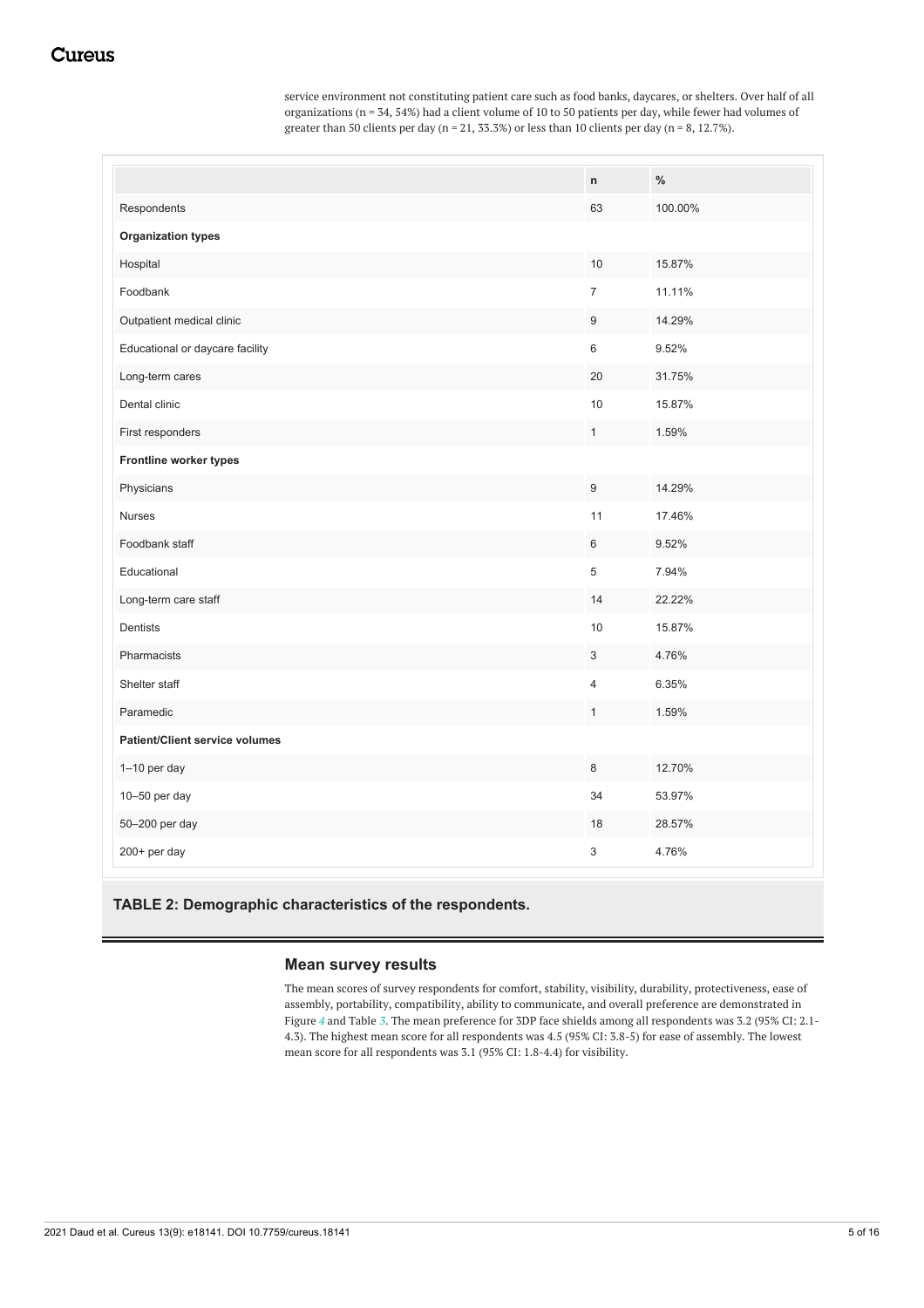<span id="page-5-0"></span>

Mean Respondent Scores for 3DP Face Shields

**FIGURE 4: Mean respondent scores are demonstrated by category. Graphs contrasting 3DP face shield scores by overall, patient-facing, and community-facing frontline workers are visualized side by side.**

Red: patient-facing frontline workers; blue: community-facing frontline workers; green: overall respondents.

\* p-value < 0.05 was considered significant.

3DP: 3D printed

<span id="page-5-1"></span>

|                                                                                   | Overall mean | 95% CI      | $\mathsf{n}$ |
|-----------------------------------------------------------------------------------|--------------|-------------|--------------|
| Comfort                                                                           | 3.40         | $2.5 - 4.3$ | 63           |
| Stability                                                                         | 3.22         | $2.1 - 4.4$ | 63           |
| Visibility                                                                        | 3.06         | $1.8 - 4.4$ | 63           |
| Durability                                                                        | 3.89         | $3.1 - 4.7$ | 63           |
| Protectiveness                                                                    | 3.81         | $2.8 - 4.8$ | 63           |
| Ease of assembly                                                                  | 4.46         | $3.8 - 5$   | 63           |
| Portability                                                                       | 4.19         | $3.4 - 5$   | 63           |
| Compatibility other PPE                                                           | 4.33         | $3.7 - 5$   | 61           |
| Compatibility sterile field                                                       | 3.11         | $1.7 - 4.5$ | 46           |
| Ability to communicate                                                            | 3.90         | $3.0 - 4.8$ | 63           |
| Preference (1 = conventional preferred, 3 = equally preferred, 5 = 3DP preferred) | 3.19         | $2.1 - 4.3$ | 63           |

### **TABLE 3: Mean ratings for survey variables.**

CI: confidence interval; PPE: personal protective equipment; 3DP: 3D printed

### **Subgroup analyses**

Frontline workers from nonmedical organizations rated 3DP face shields more positively than frontline workers from medical organizations. Respondents from medical organizations found 3DP face shields inferior to conventional face shields in several categories, including comfort, stability, visibility, and sterile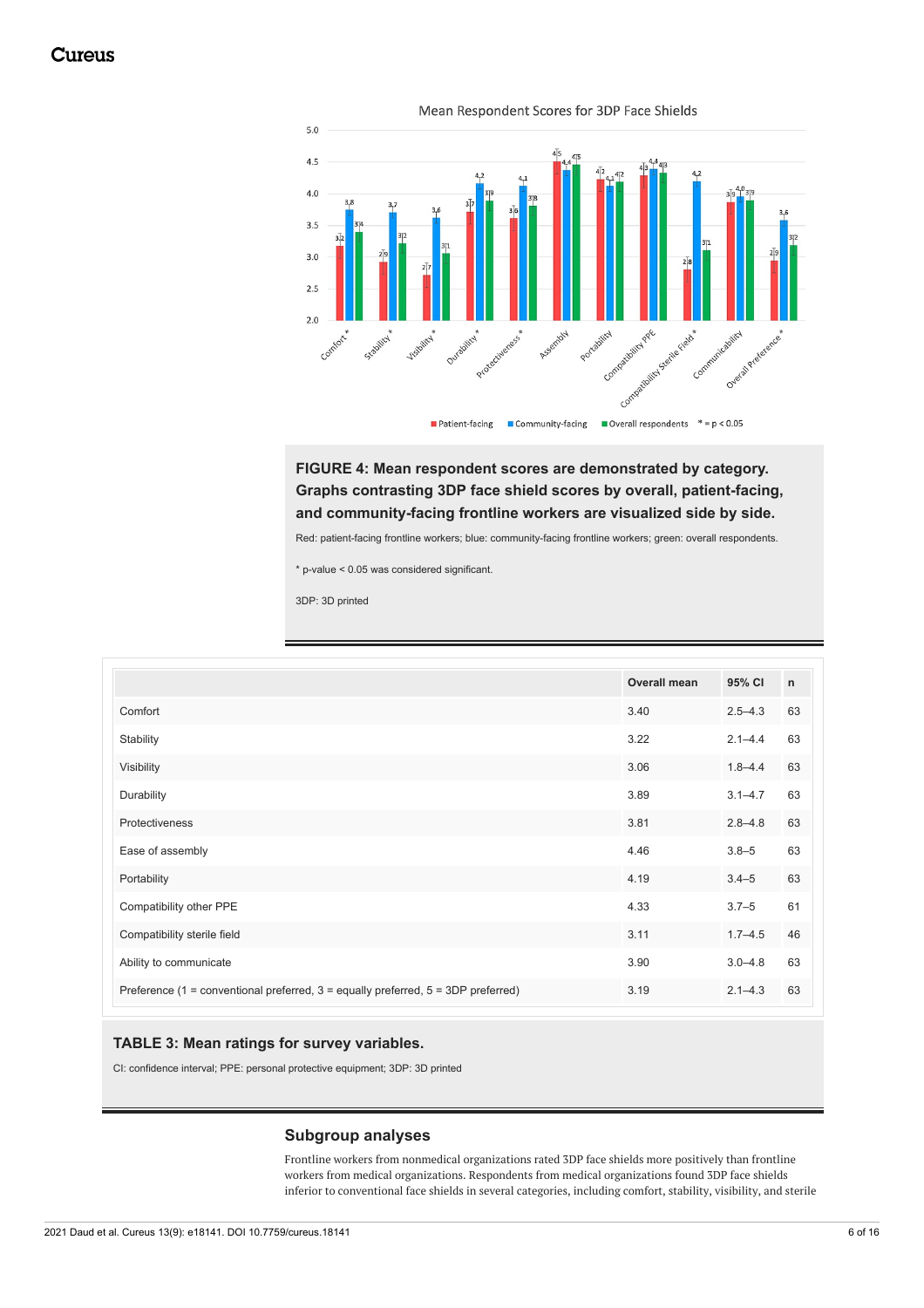field compatibility (p < 0.05) and reported an overall preference toward conventional face shields compared to workers from nonmedical organizations (Table *[4](#page-6-0)*). The overall preference of 2.7 (95% CI: 2.54-2.86) for respondents from medical organizations was significantly lower than that of respondents from nonmedical organizations at 3.64 (95% CI: 3.44-3.83; p < 0.05).

<span id="page-6-0"></span>

|                                                                                          | Medical mean ( $n =$<br>30) | Nonmedical Mean (n =<br>33) | P-value     |
|------------------------------------------------------------------------------------------|-----------------------------|-----------------------------|-------------|
| Comfort                                                                                  | 2.93                        | 3.82                        | $< 0.0001*$ |
| Stability                                                                                | 2.57                        | 3.82                        | $< 0.0001*$ |
| Visibility                                                                               | 2.27                        | 3.79                        | $< 0.0001*$ |
| Durability                                                                               | 3.73                        | 4.03                        | 0.1536      |
| Protectiveness                                                                           | 3.43                        | 4.15                        | $0.0063*$   |
| Assembly                                                                                 | 4.57                        | 4.36                        | 0.2439      |
| Portability                                                                              | 4.23                        | 4.15                        | 0.668       |
| Compatibility other PPE                                                                  | 4.27                        | 4.39                        | 0.4545      |
| Compatibility sterile field                                                              | 2.45                        | 4.24                        | $< 0.0001*$ |
| Ability to communicate                                                                   | 3.73                        | 4.06                        | 0.1318      |
| Preference (1 = conventional preferred, $3$ = equally preferred, $5 = 3DP$<br>preferred) | 2.70                        | 3.64                        | $0.0005*$   |

# **TABLE 4: Subgroup analysis of ratings by frontline workers categorized by the organization type of frontline workers (i.e., healthcare or nonhealthcare).**

\*p-value < 0.05 was considered significant.

PPE: personal protective equipment; 3DP: 3D printed

*Frontline Workers From Smaller Service Volume Organizations Rated 3DP Face Shields More Positively Than Larger Service Volume Counterparts*

Frontline workers from large-volume organizations, which included hospitals and long-term care homes, had an overall preference of 2.67 (95% CI: 2.44-2.89) for 3DP face shields, which was significantly lower than 3.45 (95% CI: 3.28-3.62) as reported by respondents from smaller-volume organizations, which included outpatient clinics, pharmacies, and daycare facilities. Frontline workers from smaller organizations reported 3DP shields to be more favorable in terms of communication ( $p < 0.05$ ) and protectiveness ( $p < 0.05$ ), while frontline workers from larger organizations found shields easier to assemble compared to those from smaller organizations (p < 0.05) (Table *[5](#page-7-0)*).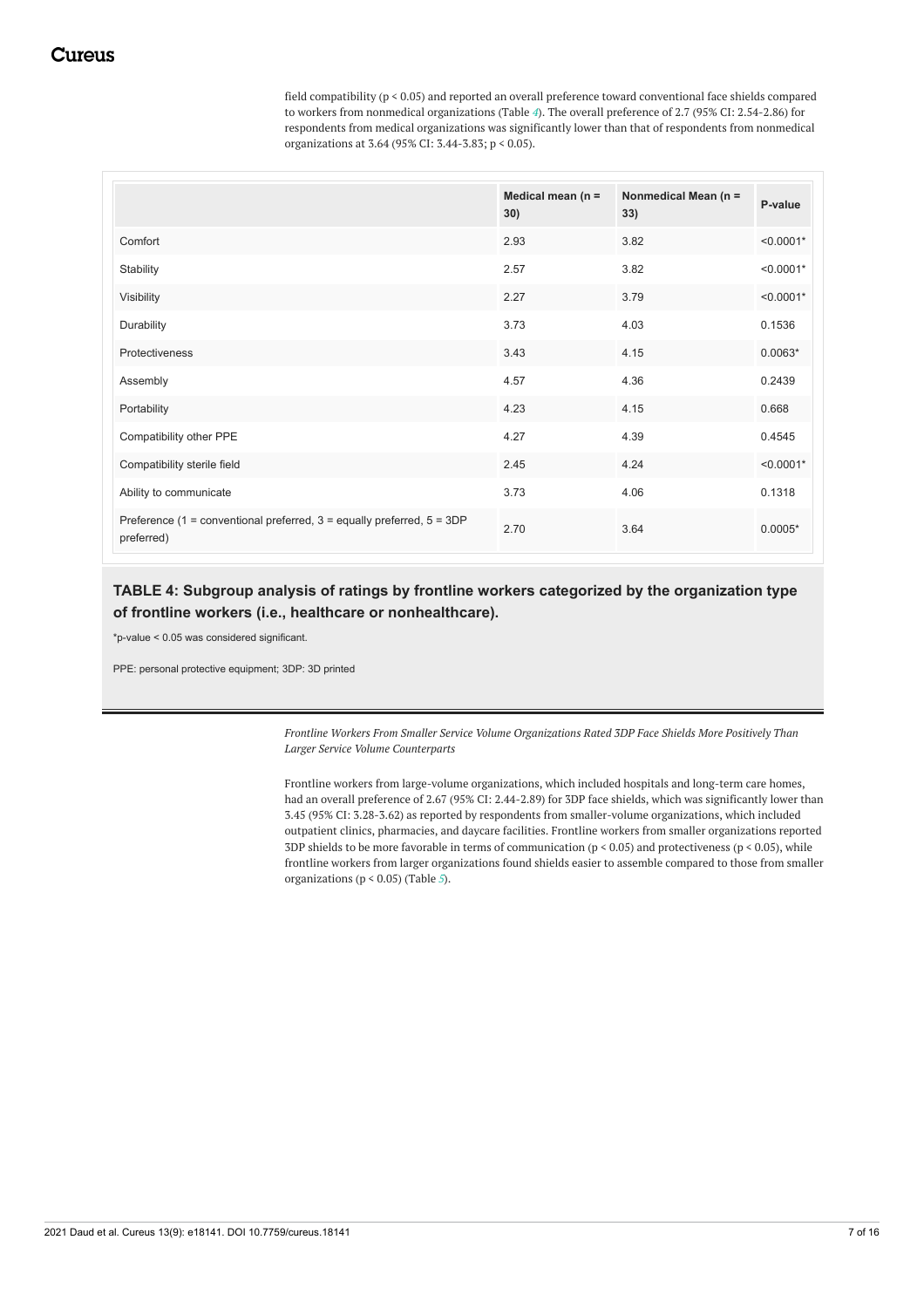<span id="page-7-0"></span>

|                                                                                          | Large organizations ( $n =$<br>21) | Small organizations (n =<br>42) | $P -$<br>value |
|------------------------------------------------------------------------------------------|------------------------------------|---------------------------------|----------------|
| Comfort                                                                                  | 3.2857                             | 3.4524                          | 0.4714         |
| Stability                                                                                | 2.905                              | 3.381                           | 0.1333         |
| Visibility                                                                               | 3.143                              | 3.024                           | 0.734          |
| Durability                                                                               | 3.5714                             | 4.0476                          | 0.0244         |
| Protectiveness                                                                           | 3.095                              | 4.167                           | $0.0007*$      |
| Assembly                                                                                 | 4.8095                             | 4.2857                          | $0.0006*$      |
| Portability                                                                              | 4.1905                             | 4.1905                          | $\mathbf{1}$   |
| Compatibility other PPE                                                                  | 4.25                               | 4.3659                          | 0.4746         |
| Compatibility sterile field                                                              | 2.889                              | 3.25                            | 0.3995         |
| Ability to communicate                                                                   | 3.4762                             | 4.119                           | $0.0022*$      |
| Preference (1 = conventional preferred, $3$ = equally preferred, $5 = 3DP$<br>preferred) | 2.667                              | 3.452                           | $0.0072*$      |

# **TABLE 5: Subgroup analysis of ratings by frontline workers categorized by small- and largevolume service organizations.**

Large organizations were defined as those serving >200 clients/day, while small organizations were defined as those serving 200 or fewer clients per day.

\*p-value < 0.05 was considered significant.

PPE: personal protective equipment; 3DP: 3D printed

*Community-Facing Frontline Workers Found 3DP Face Shields Superior Compared to Patient-Facing Frontline Workers*

Patient-facing respondents, who were categorized by their profession, included physicians, pharmacists, nurses, paramedics, and dentists. Staff or volunteers in daycare facilities, shelters, or food banks were considered community-facing as they primarily interacted with healthy individuals. The overall preference for respondents employed in patient-facing professions was 2.95 (95% CI: 2.77-3.13), which was significantly lower than respondents from nonpatient-facing professions at 3.58 (95% CI: 3.38-3.79). T-test analysis revealed that patient-facing respondents found 3DP face shields to be less preferred than conventional face shields compared to community-facing respondents (p < 0.05) (Table *[6](#page-8-0)*). Communityfacing respondents had significantly higher ratings for comfort, stability, visibility, durability, and protectiveness ( $p < 0.05$ ).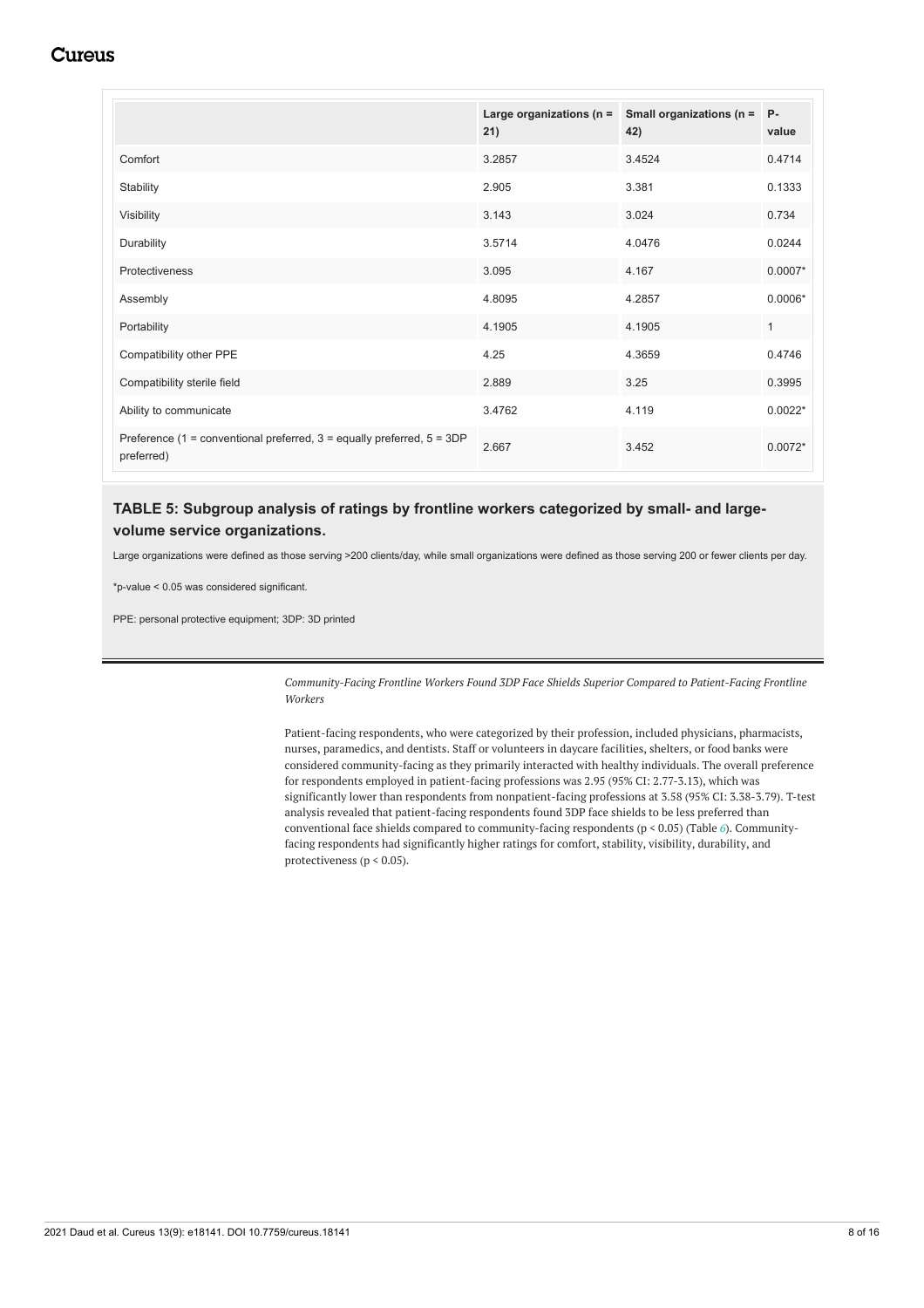<span id="page-8-0"></span>

|                                                                                          | Patient facing (n =<br>39) | Community facing ( $n =$<br>24) | P-value     |
|------------------------------------------------------------------------------------------|----------------------------|---------------------------------|-------------|
| Comfort                                                                                  | 3.1795                     | 3.75                            | $0.015*$    |
| Stability                                                                                | 2.923                      | 3.708                           | $0.0047*$   |
| Visibility                                                                               | 2.718                      | 3.625                           | $0.0055*$   |
| Durability                                                                               | 3.7179                     | 4.1667                          | $0.0209*$   |
| Protectiveness                                                                           | 3.615                      | 4.125                           | $0.0235*$   |
| Assembly                                                                                 | 4.5128                     | 4.375                           | 0.4355      |
| Portability                                                                              | 4.2308                     | 4.125                           | 0.6216      |
| Compatibility other PPE                                                                  | 4.2895                     | 4.3913                          | 0.5308      |
| Compatibility sterile field                                                              | 2.806                      | 4.2                             | $< 0.0001*$ |
| Ability to communicate                                                                   | 3.8718                     | 3.9583                          | 0.6932      |
| Preference (1 = conventional preferred, $3$ = equally preferred, $5 = 3DP$<br>preferred) | 2.949                      | 3.583                           | $0.0249*$   |

# **TABLE 6: Subgroup analysis of ratings by frontline worker type categorized as patient-careoriented or community-oriented.**

\* p-value < 0.05 was considered significant.

PPE: personal protective equipment; 3DP: 3D printed

# **Discussion**

3D printing technology has been increasingly used during the COVID-19 pandemic to produce medical supplies including PPE. Early in the pandemic, there was an increased focus on innovative but simple designs for 3DP face shields among researchers across the globe. Several of these designs were shared on open-source communities and eventually underwent review by the National Institutes of Health for use in the clinical setting [8,9]. The 3DPPE GTHA initiative opted to produce the popular 3DVerkstan face shield design and distributed face shields to healthcare facilities across Ontario, Canada [9,10]. While the use of 3DP face shields by frontline workers has increased exponentially, there remains a paucity of literature evaluating utility outcomes of 3DP PPE to date. One study by Wierzbicki et al. has examined the use of 3D printing to rapidly produce various open-source face shields for healthcare workers [5,6]. Sapoval et al. adapted the open-source PRUSA design and investigated the use of the face shield in a procedural setting, assessing for visual comfort and tolerance among interventional radiologists [13]. The authors found good acceptance of 3DP face shields within their realm of practice. The present study is the largest in the literature reporting on the broad utility of 3DP face shields about 10 outcomes, as rated by a range of Canadian frontline workers.

# **Professions that routinely require personal protective equipment preferred conventional face shields**

Our results demonstrate that 3DP face shields were perceived more positively by community-facing frontline workers than patient-facing frontline workers (Tables *[4](#page-6-0)*, *[6](#page-8-0)*). For example, there were significantly higher ratings by community-facing workers in categories of comfort, stability, protectiveness, and visibility. These findings may be attributable to the familiarity medical workers have with conventional face shields due to their routine use of this type of equipment before the COVID-19 pandemic. As such, the expectations of clinical workers may have been higher, or they may have been more alert to how 3DP models deviate from conventional face shields. Additionally, there may be differing expectations for the level of protectiveness required from the PPE medical frontline workers utilized as a result of the level of COVID-19 transmission risk associated with their roles. Differing expectations of the level of protection provided by PPE are exacerbated by the stress healthcare workers experience amid uncertainty about the mode of transmission of severe acute respiratory syndrome coronavirus 2 and fear due to lack of industry-grade PPE [14,15]. These perceptions may explain the higher preference for 3DP face shields by community-facing frontline staff and nonmedical organizations compared to their clinical counterparts. Smaller service volume organizations provided lower ratings for ease of assembly, which is an unexplained finding, but it remains possible that larger organizations such as hospitals had personnel available to help distribute and assemble face shields.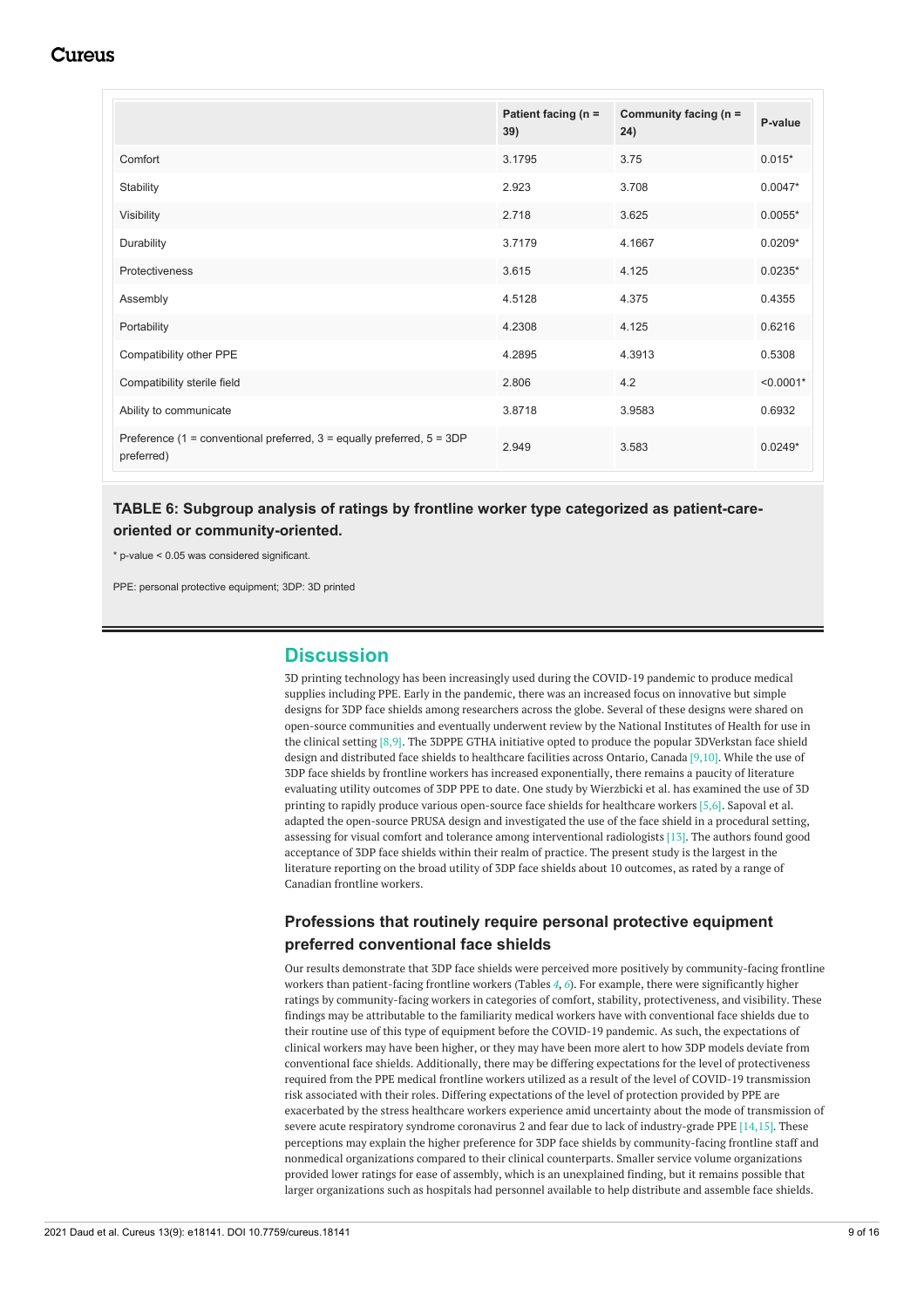### **Considerations and barriers to implementation**

3DP PPE may help meet individual or local needs during supply shortages. During the COVID-19 pandemic, various grassroots initiatives successfully mobilized individuals of varying skill levels, from academics and professionals to hobbyists, to provide thousands of 3DP face shields to healthcare facilities and organizations. The print job can be completed with standard, cost-friendly printers and available opensource designs such as the one assessed in this study (i.e., 3DVerkstan) [9]. Printing open-source designs requires some computer literacy but not extensive technical or design expertise. 3DP face shields are also comparatively more simple to print than complex designs such as nasal swabs [16]. With access to 3D printers, individuals and organizations would have the capacity to rapidly prototype and manufacture tens to hundreds of face shields on demand and reduce lag time for organizations to access PPE during times of high strain on supply chains.

While 3D printers are cheap and readily available, the inability to complete quality testing and safety assessment remains a barrier to mainstream use. In comparison to conventional face shields, 3DP face shields do not undergo rigorous testing to ensure adequate droplet protection. Current 3D printing technology is most suitable for rapid prototyping and assessing the feasibility of proof-of-concept designs as opposed to manufacturing large volumes of prints. Therefore, 3D printing alone would not suffice in meeting the demands of PPE for large organizations, which may require hundreds of new face shields daily. Given these challenges, and the differences in rating between larger, clinical versus smaller community organizations, we find that smaller and independent community-facing organizations with a fixed need for PPE will benefit most from the use of 3DP face shields.

### **Limitations**

This study had several limitations. First, the results of this survey relate to one particular 3DP face shield model, 3DVerkstan, distributed to frontline workers in Ontario, Canada. Although the most common designs are similar in concept, some outcomes may not be generalizable to other 3DP models. Second, our survey population is not a random sample as those surveyed were particularly recipients of the 3DPPE GTHA face shield donations who received donations upon request. Third, without data on specific professions and work duties (i.e., professional subspecialties and exposure), a multitude of frontline workers were self-identified and ultimately categorized upon the conclusion of the data collection phase by researchers into broad groups such as "medical" versus "nonmedical." This classification was necessary as the study analysis required a broad distinction between the two groups. Despite these limitations, this study is one of very few in the current literature [2,3] reporting on outcomes of frontline workers using 3DP face shields.

# **Conclusions**

The community response toward COVID-19 has yielded an increase in the use of 3D printing to produce PPE. While numerous studies have reported the use of 3D printing for PPE, the present study is the largest in the literature survey of frontline workers demonstrating that, in general, nonmedical frontline workers and organizations appraised 3DP face shields more favorably than medical frontline workers. Reasons for this may include differing expectations for levels of protectiveness and comfort, as well as prior familiarity with conventional equipment. Relatively higher utility ratings from community-facing frontline workers, and potential barriers to high-volume, quality-controlled 3D printing, suggest that 3DP face shields are most suitable for use in independent, community organization settings. Furthermore, during potential shortages of PPE, an effective strategy may involve the distribution of community-manufactured 3DP face shields to nonclinical organizations while conventional face shields are allocated to hospitals and other large clinical facilities. Further study in this area may provide insights on optimizing the utility of community contributions.

## **Appendices**

# **Appendix A: Checklist for Reporting Results of Internet E-Surveys (CHERRIES)**

| <b>Checklist item</b>     | <b>Explanation</b>                                                                                                                                                                                                                                                                                                                 | Page<br>number |
|---------------------------|------------------------------------------------------------------------------------------------------------------------------------------------------------------------------------------------------------------------------------------------------------------------------------------------------------------------------------|----------------|
| Describe survey<br>design | Frontline workers who were provided 3D-printed face shields between March and December 2020 were<br>invited to complete the survey                                                                                                                                                                                                 | 3              |
| IRB approval              | Ethics approval was obtained from the University of Toronto's Research Ethics Board                                                                                                                                                                                                                                                | 3              |
| Informed consent          | As part of the informed consent process, participants told the length of time of the survey, which data<br>were stored (i.e., survey responses were detached and stored separately from informed consent data),<br>where and for how long the data would be maintained, who the investigators are, and the purpose of the<br>study | 3              |
|                           | No personal information was collected and respondents did not have to provide identifying features other                                                                                                                                                                                                                           |                |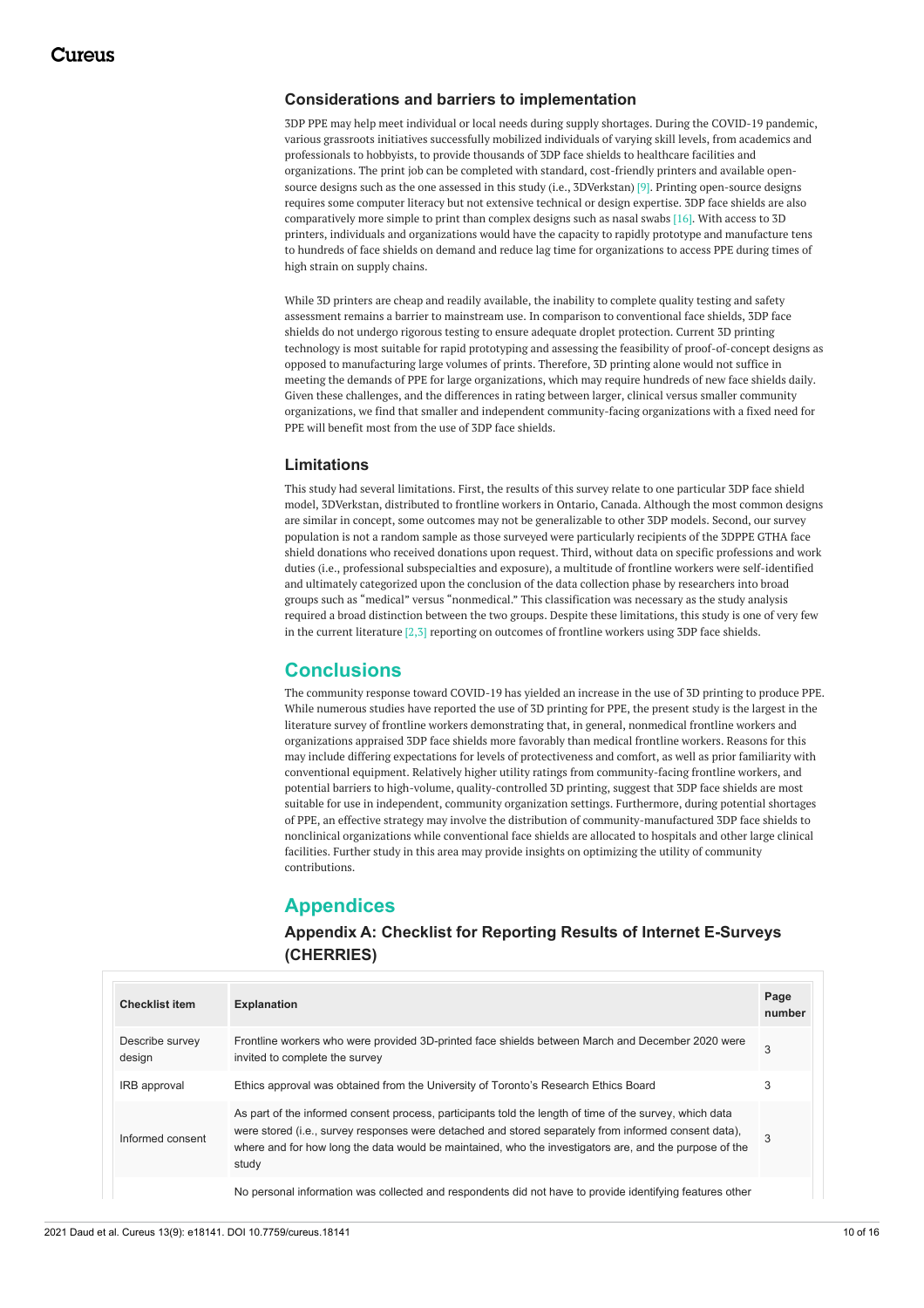| Data protection                                                                                                          | than their profession                                                                                                                                                                                                                                                                                                                                                                                                                                                                                                                                                                                                                                                                    | 3              |
|--------------------------------------------------------------------------------------------------------------------------|------------------------------------------------------------------------------------------------------------------------------------------------------------------------------------------------------------------------------------------------------------------------------------------------------------------------------------------------------------------------------------------------------------------------------------------------------------------------------------------------------------------------------------------------------------------------------------------------------------------------------------------------------------------------------------------|----------------|
| Development and<br>testing                                                                                               | The survey was developed using Google Forms and the electronic questionnaire had been internally<br>tested by researchers before fielding the questionnaire                                                                                                                                                                                                                                                                                                                                                                                                                                                                                                                              | N/A            |
| Open survey versus<br>closed survey                                                                                      | A closed survey was used where only select respondents were able to access the survey. However, the<br>link could be shared as it was not password protected as there may be multiple participants snowballed<br>at one site                                                                                                                                                                                                                                                                                                                                                                                                                                                             | 3              |
| Contact mode                                                                                                             | The initial contact was made through email where respondents were informed of the survey and provided<br>the link to access the survey                                                                                                                                                                                                                                                                                                                                                                                                                                                                                                                                                   | $\overline{3}$ |
| Advertising the<br>survey                                                                                                | The survey was disseminated to recipients of the 3DPPE GTHA initiative via an email invitation to<br>participate and a link to the survey. A list of 3D-printed face shield donation contacts was obtained from<br>the initiative's database. The recipients were primary contacts who the 3DPPE GTHA initiative was in<br>touch with to facilitate the donation of face shields. If contacts themselves were frontline workers, they<br>were asked to complete the survey themselves in addition to passing the survey on to colleagues. If the<br>contacts were administered staff, they were asked to pass the survey on to representative frontline<br>workers of their organization | 3              |
| Web/Email                                                                                                                | The e-survey was disseminated to recipients of the 3DPPE GTHA initiative via an email invitation to<br>participate and a link to the survey. The survey form, when submitted, populated results into a database                                                                                                                                                                                                                                                                                                                                                                                                                                                                          | 3              |
| Context                                                                                                                  | No websites were used in this study to advertise or list the survey                                                                                                                                                                                                                                                                                                                                                                                                                                                                                                                                                                                                                      | N/A            |
| Mandatory/Voluntary                                                                                                      | The survey was voluntary for recipients of the 3DPPE GTHA face shield donations                                                                                                                                                                                                                                                                                                                                                                                                                                                                                                                                                                                                          | $\overline{4}$ |
| Incentives                                                                                                               | No incentives whether monetary, prizes, or nonmonetary were offered to respondents. However,<br>respondents were past recipients of donated 3D-printed face shields from the 3DPPE GTHA initiative                                                                                                                                                                                                                                                                                                                                                                                                                                                                                       | N/A            |
| Time/Date                                                                                                                | Our survey was open from December 1, 2020 at 12:00 pm EST to March 31, 2021 at 11:59 pm EST                                                                                                                                                                                                                                                                                                                                                                                                                                                                                                                                                                                              | $\overline{4}$ |
| Randomization of<br>items or<br>questionnaires                                                                           | Items were not randomized in the survey and questions had followed a specific order                                                                                                                                                                                                                                                                                                                                                                                                                                                                                                                                                                                                      | N/A            |
| Adaptive<br>questioning                                                                                                  | Adaptive questioning was not utilized in this survey                                                                                                                                                                                                                                                                                                                                                                                                                                                                                                                                                                                                                                     | N/A            |
| Number of items                                                                                                          | The survey consisted of 11 items                                                                                                                                                                                                                                                                                                                                                                                                                                                                                                                                                                                                                                                         | 5              |
| Number of screens<br>(pages)                                                                                             | The survey questions were all found on one continuous page                                                                                                                                                                                                                                                                                                                                                                                                                                                                                                                                                                                                                               | N/A            |
| Completeness<br>check                                                                                                    | All survey items were deemed to be mandatory, and respondents were prompted to complete<br>outstanding items before leaving the survey page on which the item was contained                                                                                                                                                                                                                                                                                                                                                                                                                                                                                                              | N/A            |
| Review step                                                                                                              | Respondents were able to change their answers prior to submission. However, they were unable to do<br>so after submission was complete and their answers were recorded                                                                                                                                                                                                                                                                                                                                                                                                                                                                                                                   | N/A            |
| Unique site visitor                                                                                                      | Not applicable. Our survey was sent out by email, therefore, unique site visitors were not recorded.<br>Unique email addresses and respondent IDs were required to identify potential duplicate entries                                                                                                                                                                                                                                                                                                                                                                                                                                                                                  | N/A            |
| View rate (ratio of<br>unique survey<br>visitors/unique site<br>visitors)                                                | Not applicable. Our survey was sent out by email, therefore, unique site visitors were not recorded                                                                                                                                                                                                                                                                                                                                                                                                                                                                                                                                                                                      | N/A            |
| Participation rate<br>(ratio of unique<br>visitors who agreed<br>to participate/unique<br>first survey page<br>visitors) | The participation rate was 100%; 100% of respondents who agreed to participate (i.e., filled out the<br>informed consent page) ultimately submitted the survey                                                                                                                                                                                                                                                                                                                                                                                                                                                                                                                           | N/A            |
| Completion rate<br>(ratio of users who<br>finished the<br>survey/users who<br>agreed to<br>participate)                  | A total of 63 out of 65 respondents who initiated the survey ultimately completed the survey up until the<br>last question                                                                                                                                                                                                                                                                                                                                                                                                                                                                                                                                                               | 6              |
|                                                                                                                          |                                                                                                                                                                                                                                                                                                                                                                                                                                                                                                                                                                                                                                                                                          |                |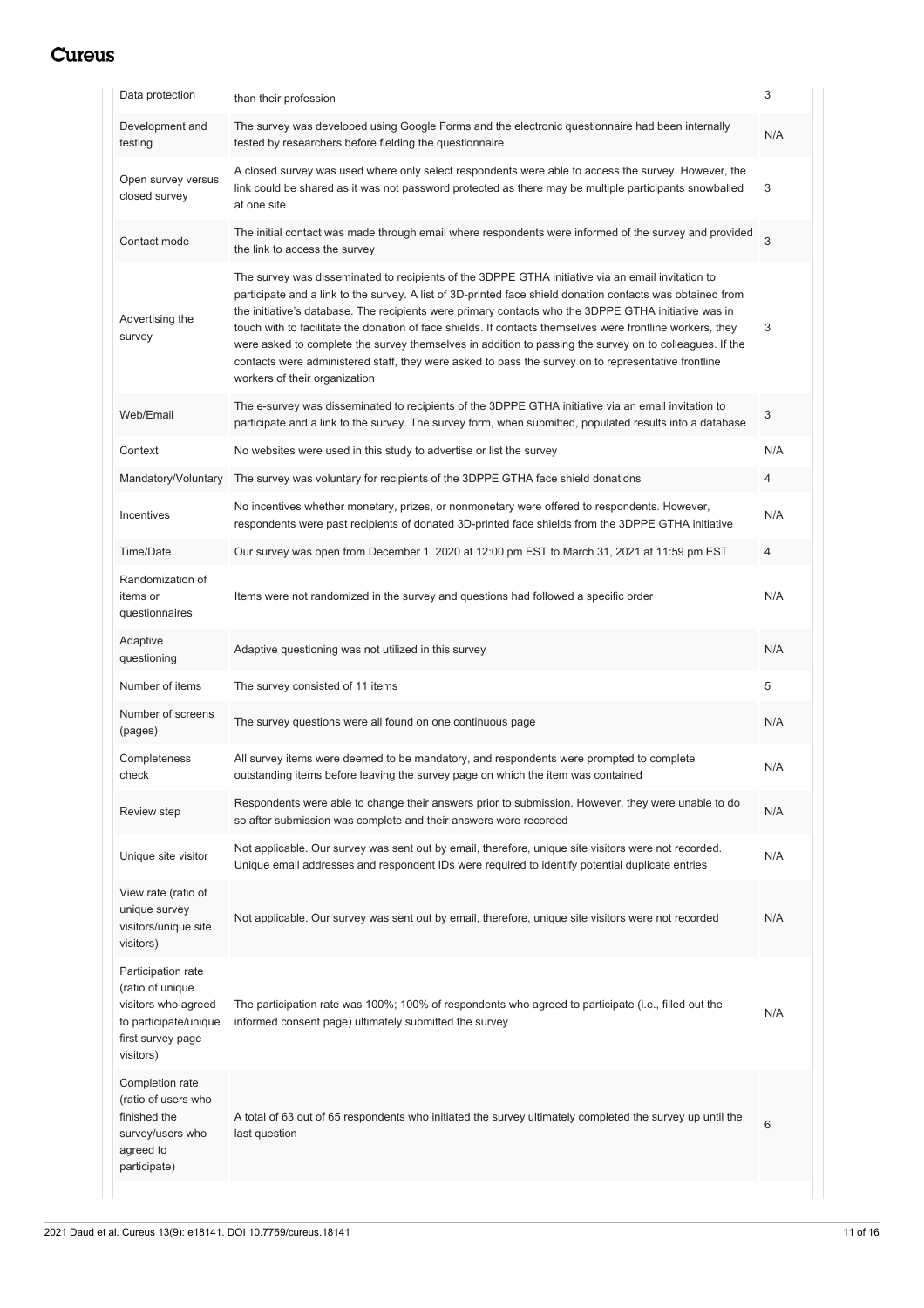| Cookies used                                              | Cookies were not utilized due to technical limitations of our survey platform                                                                                                                                             | N/A |
|-----------------------------------------------------------|---------------------------------------------------------------------------------------------------------------------------------------------------------------------------------------------------------------------------|-----|
| IP check                                                  | IP check was not utilized due to technical limitations of our survey platform to identify potential duplicate<br>entries. Unique email addresses and respondent IDs were required to identify potential duplicate entries | N/A |
| Logfile analysis                                          | Log files were not utilized due to technical limitations of our survey platform                                                                                                                                           | N/A |
| Registration                                              | Respondents were required to provide a valid email address and unique respondent code, provided to<br>them by authors, to complete the survey                                                                             | N/A |
| Handling of<br>incomplete<br>questionnaires               | Only completed questionnaires were analyzed. Two survey responses (2/64) were incomplete such that<br>fewer than 10% of questions were answered. The responses were removed from the survey                               | N/A |
| Questionnaires<br>submitted with an<br>atypical timestamp | Questionnaires where atypical timestamps were not identifiable or excludable due to technical limitations<br>of our survey platform which did not provide time to complete data                                           | N/A |
| Statistical correction                                    | The weighting of items or propensity scores were not used to adjust scores                                                                                                                                                | N/A |

## **TABLE 7: Checklist for Reporting Results of Internet E-Surveys.**

3DPPE GTHA: A grassroots, not-for-profit initiative focused on producing and distributing 3D-printed face shields to Canadian healthcare workers.

This checklist has been modified from Eysenbach G. Improving the quality of web surveys: the Checklist for Reporting Results of Internet E-Surveys (CHERRIES). J Med Internet Res. 2004, 6:e34 [erratum in J Med Internet Res. 2012, 14:e8] [12].

## **Appendix B: Survey questions**

This survey should take five minutes to complete. Your responses are anonymous. Your name will be kept separate from your survey responses, only for the purposes of documenting informed consent.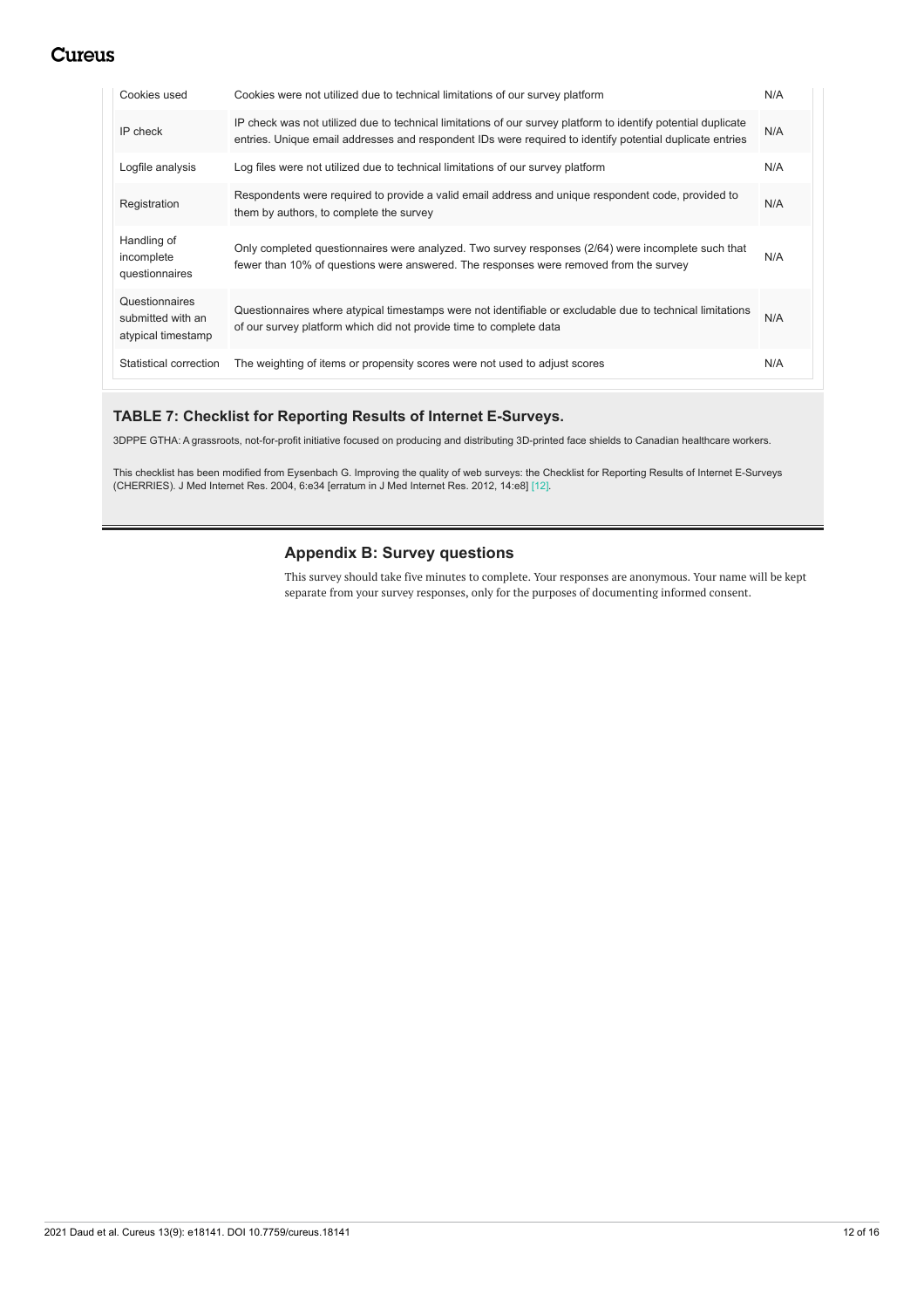| #            | Question                                                                                                                                                                                                                                                                                        | <b>Response options</b>                                                                                                                                                                                                                                                                                                                                       |
|--------------|-------------------------------------------------------------------------------------------------------------------------------------------------------------------------------------------------------------------------------------------------------------------------------------------------|---------------------------------------------------------------------------------------------------------------------------------------------------------------------------------------------------------------------------------------------------------------------------------------------------------------------------------------------------------------|
| $\mathbf{1}$ | Organization ID* You will have received this in the email<br>along with the link to this survey                                                                                                                                                                                                 | Numeric value 1-200                                                                                                                                                                                                                                                                                                                                           |
| 2            | Organization type*                                                                                                                                                                                                                                                                              | Multiple Choice: Hospital Department/In-Patient Healthcare Facility Urgent<br>Care Centre or Emergency Department Outpatient Medical Clinic Long-<br>term Care, Nursing Home or Homeless Shelter Pharmacy Allied Health<br>Centre (PT, OT, Optom, Nutrition) Food Bank Educational or Daycare<br>Facility First Responders Other: (free text, 100 characters) |
| 3            | Frontline worker type (Please include your<br>discipline/subspecialty)*, e.g., physician, nurse,<br>pharmacist, social worker, physiotherapist, optometrist,<br>personal support worker, food bank volunteer,<br>administrative staff, etc.                                                     | Free text, 100 characters                                                                                                                                                                                                                                                                                                                                     |
| 4            | How many patients/clients do you interact with per day,<br>on average?*                                                                                                                                                                                                                         | Multiple choice: 1-10, 10-50, 50-200, 200+, other (free text, 100<br>characters)                                                                                                                                                                                                                                                                              |
| 5            | How many frontline workers does your organization<br>have?                                                                                                                                                                                                                                      | Multiple choice: 1-10, 10-50, 50-200, 200+, other: (free text, 100<br>characters)                                                                                                                                                                                                                                                                             |
| 6—<br>15     | Regarding the 3DP face shield, please rate your<br>perceived level of*: Comfort, Stability, Visibility,<br>Durability, Protectiveness, Ease of<br>Assembly/Disassembly, Portability, Ability to<br>Communicate, Compatibility With Other PPE (masks,<br>caps, etc), Sterile Field Compatibility | Likert scale, 1 (worst) to 5 (best) or n/a                                                                                                                                                                                                                                                                                                                    |
| 16           | Relative face shield preference                                                                                                                                                                                                                                                                 | Likert scale, 1 (conventional preferred), 3 (equally preferred), 5 (3DP face<br>shield preferred)                                                                                                                                                                                                                                                             |

# **TABLE 8: Validations and utilization of 3DP personal protective equipment: the 3DP Face Shield Research Study.**

3DP: 3D printed

## **Appendix C: Category descriptors**

*Note: Photographs of the 3DP and conventional face shield are provided below for your reference.*

*Comfort*

The highest rating (5) would mean that while using the 3D printed (3DP) face shield, it did not cause you any pain over a period of your usual daily use. You may have forgotten about its presence. It did not create pressure points, pinches, sharp pricks, etc. that caused you discomfort. The lowest rating (1) would indicate the opposite, such that you would want to remove it as soon as possible due to discomfort.

#### *Stability*

The highest rating (5) would mean that the 3DP face shield barely or did not at all feel that it would fall off of your head during your usual daily use. The lowest rating (1) would indicate that you have severe, constant difficulty keeping it in place.

*Visibility*

The highest rating (5) would mean that the 3DP face shield barely or did not at all disrupt your ability to see your client/work environment. The lowest rating (1) would indicate that the visor blurred, distorted, or otherwise affected your ability to see clearly. Please avoid the effect of fogging as participants may have had variability in masks.

#### *Durability*

The highest rating (5) would mean that the 3DP face shield in your view was sturdy and would not "fall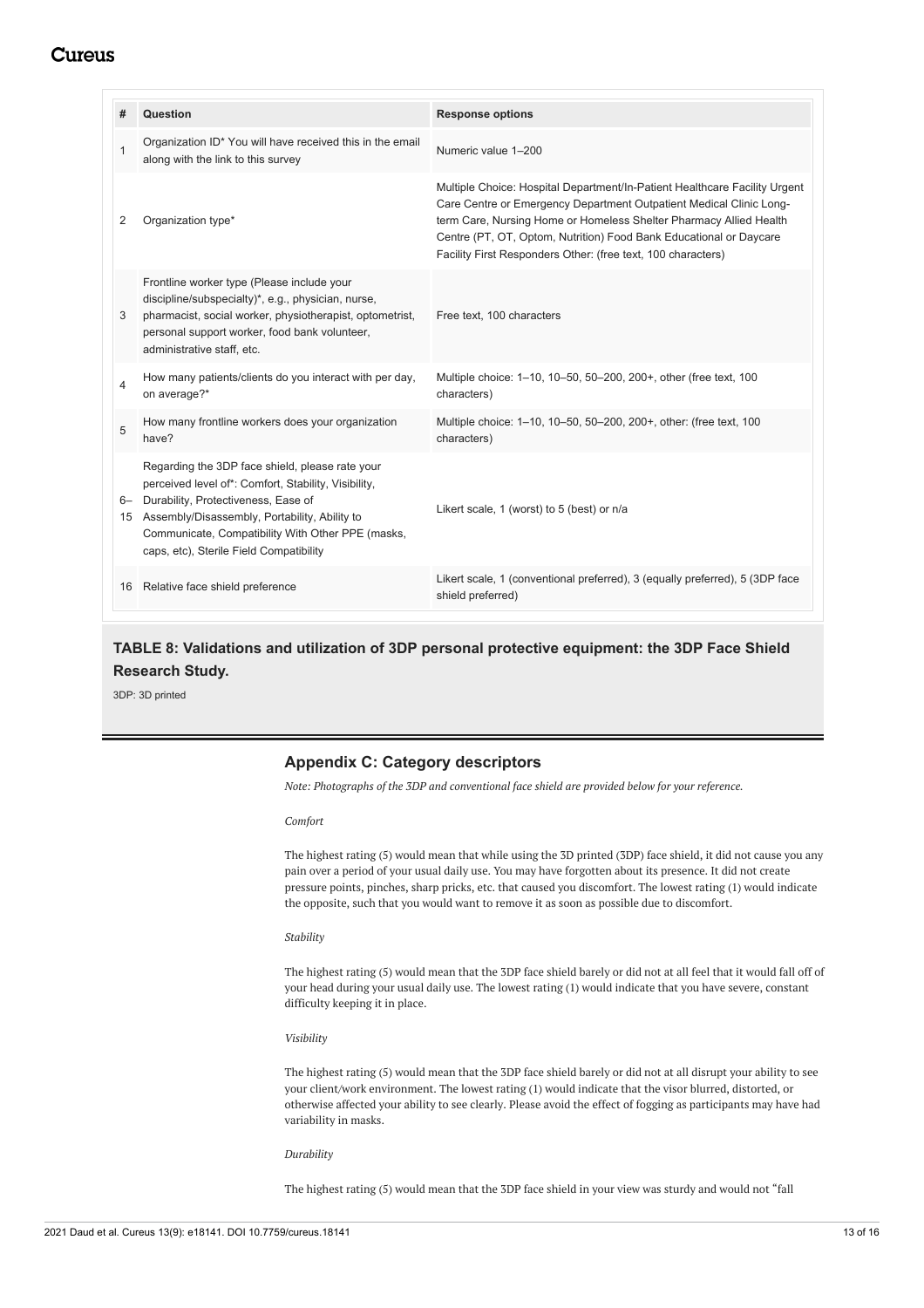apart" with use over a period of days to weeks. The lowest rating (1) was that you were concerned that the 3DP face shield was fragile such that it may not stay intact or become unusable after few or multiple uses.

#### *Protectiveness*

The highest rating (5) would mean that you had the highest degree of confidence that the 3DP shield would protect you from incoming large droplets of bodily fluids. The lowest rating (1) would indicate that you had very little faith that the 3DP face shield being able to protect you from large droplets and the use of the shield would expose you to incoming large droplets of bodily fluids.

#### *Ease of assembly/Disassembly*

The highest rating (5) would mean that the assembly or the disassembly of the plastic visor component to the 3DP face shield frame was efficient and came with a low cost of time. The lowest rating (1) would indicate that it took significant effort and time to put the two components together to a level beyond practical use.

#### *Portability*

The highest rating (5) would mean that the 3DP face shield in its assembled form was easily transported for use from the supply. The lowest rating (1) indicates that the 3DP face shield was highly difficult to transport the face shield in its assembled form.

#### *Ability to communicate*

The highest rating (5) would mean that verbal communication while wearing the face shield allows you to have clear and audible conversations. The lowest rating (1) would indicate that your attempts of communication while wearing the 3DP face shield were ineffective or nonaudible.

#### *Compatibility with other PPE (masks, caps, etc.)*

The highest rating (5) would mean that you could easily put on the 3DP face shield while wearing other forms of PPE on your head such as face masks, N95 masks, or surgical scrub caps. The lowest rating (1) indicates that you struggled greatly when attempting to wear the 3DP face shield while also donning other forms of PPE.

#### *Sterile field compatibility*

The highest rating (5) would mean that you were comfortable using the 3DP face shield during a sterile procedure. The lowest rating (1) would indicate that you were highly concerned that the 3DP face shield would contaminate sterile equipment or surfaces.

#### *Relative face shield preference*

A rating of 5 would mean that, if given the choice, you would strongly prefer a 3DP face shield for your daily activities over the conventional face shield (e.g., a face shield with an elastic band and foam headband pictured below). A rating of 1 would indicate that if given the choice, you would strongly prefer a conventional face shield for your daily use over the 3DP face shield. A rating of 3 would indicate that you have no preference or that you would equally prefer either one.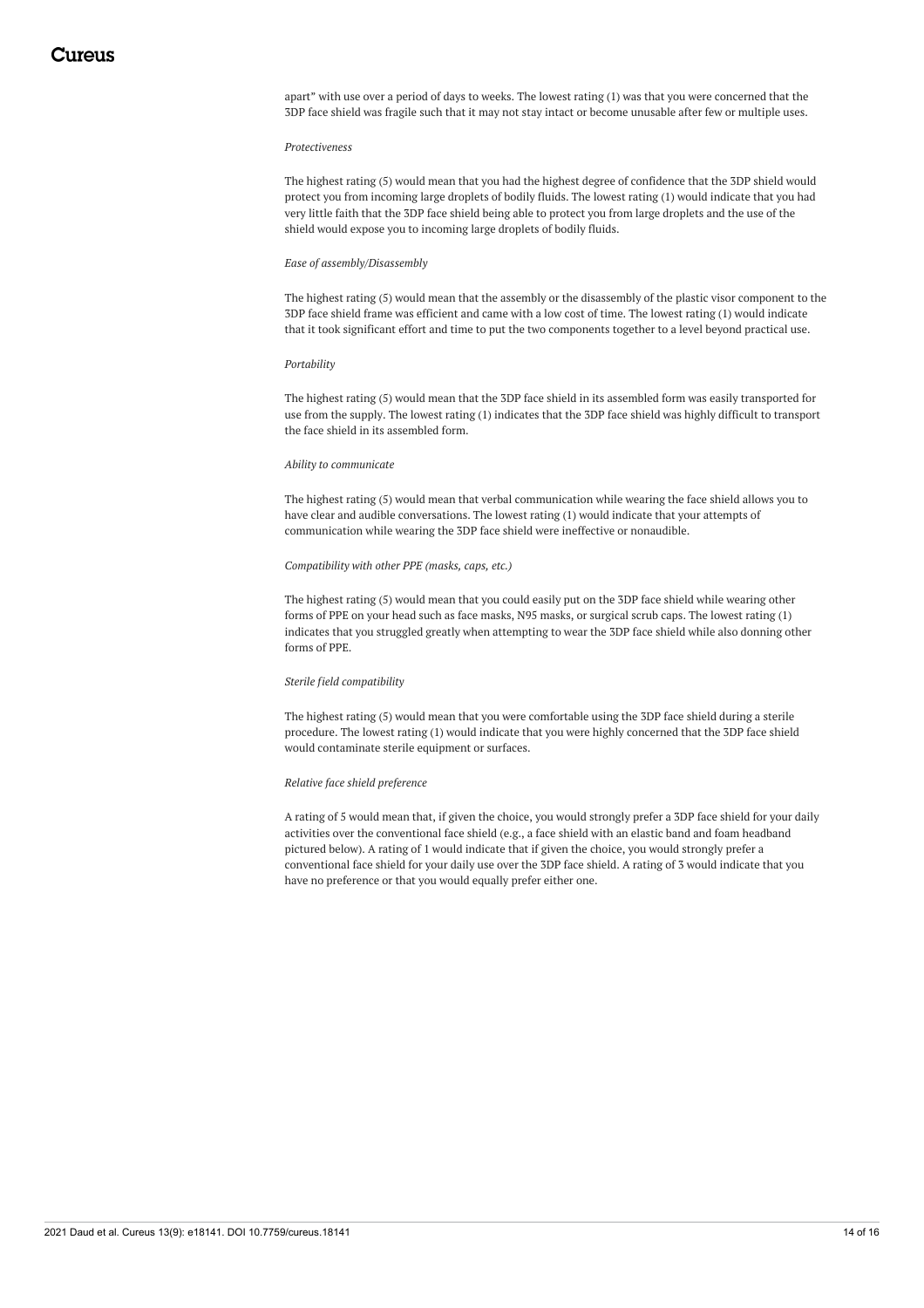

**FIGURE 5: 3DP face shield.** 3DP: 3D printed



**FIGURE 6: Conventional face shield.**

# **Additional Information**

## **Disclosures**

**Human subjects:** Consent was obtained or waived by all participants in this study. University of Toronto Office of Research Ethics issued approval 23085. **Animal subjects:** All authors have confirmed that this study did not involve animal subjects or tissue. **Conflicts of interest:** In compliance with the ICMJE uniform disclosure form, all authors declare the following: **Payment/services info:** The University of Toronto COVID-19 Initiatives Grant was received to support research costs associated with the 3DPPE GTHA initiative for a total amount of CAD \$3,000. **Financial relationships:** All authors have declared that they have no financial relationships at present or within the previous three years with any organizations that might have an interest in the submitted work. **Other relationships:** All authors were volunteer members of the now concluded 3DPPE GTHA grassroots not-for-profit initiative. No personal benefits in any form have been received or will be received from a commercial party related directly or indirectly to the subject of this article.

## **Acknowledgements**

We acknowledge the contributions of the professional and undergraduate students from McMaster University and the University of Toronto who belong to the 3DPPE GTHA team, in alphabetical order: Hassaan Abdel-Khalik, Andy Afenu, Junaid Ahmad, Juweiriya Ahmed, Yazad Bhatena, Fowad Daud, Kashif Daud, Arjan Dhoot, Sophie Emerson, Manon Feasson, Heba Hussein, Lanujan Kaneswaran, Maroof Khalid, Maham Khalid, Carlos Khalil, John Kim, Alysha Laviolette, Lucia Lee, David Lee, Maria Leis, Tiange Li, Shah Malik, Chris McChesney, Miranda McDermott, Sagar Patel, Danny Quan, Mahsa Rad, Sinthu Senthillmohan, Samveg Shah, Harris Sheikh, Max Solish, Gaurav Talwar, Kartikay Tyagi, Danning Zhang, Michael Zon. Most importantly, the authors wish to extend our endless gratitude to the front-line healthcare workers who are risking their lives to protect citizens in the fight against COVID-19.